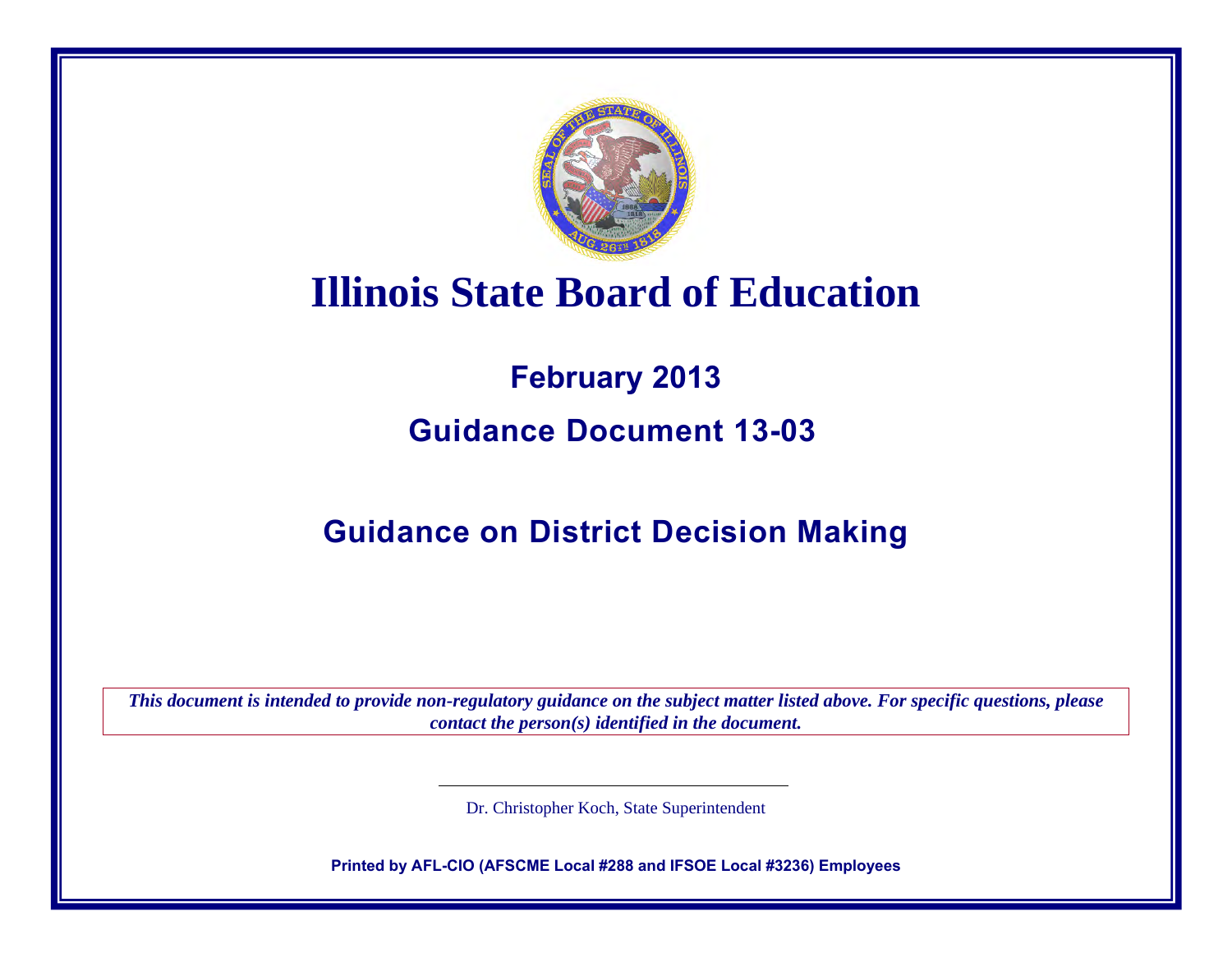

# **Introduction**

The purpose of this guidance document is to provide district and union leaders and Performance Evaluation Advisory Council (PEAC) Joint Committees in Illinois engaged in the revision of their teacher evaluation systems with a set of guiding questions that can help support decision making and system development.

The Performance Evaluation Reform Act (PERA) lays out a staggered implementation schedule across the state for complying with the new teacher-evaluation guidelines.

| Group                                                                         | <b>Implementation Date*</b>                    |
|-------------------------------------------------------------------------------|------------------------------------------------|
| 300 schools in Chicago Public Schools (CPS)                                   | September 1, 2012                              |
| Remaining CPS schools                                                         | September 1, 2013                              |
| Schools receiving School Improvement Grant (SIG) funding                      | By the date specified in their grant agreement |
| Lowest performing 20% of Race to the Top districts                            | September 1, 2014                              |
| Lowest performing 20% of districts and<br>Remaining Race to the Top districts | September 1, 2015                              |
| Remaining school districts                                                    | September 1, 2016                              |

\*School districts and their exclusive bargaining agent may agree in writing to move the implementation date (implementing the full system, including student growth). It shall be no sooner than September 1, 2013, and such agreement must be submitted to the Illinois State Board of Education.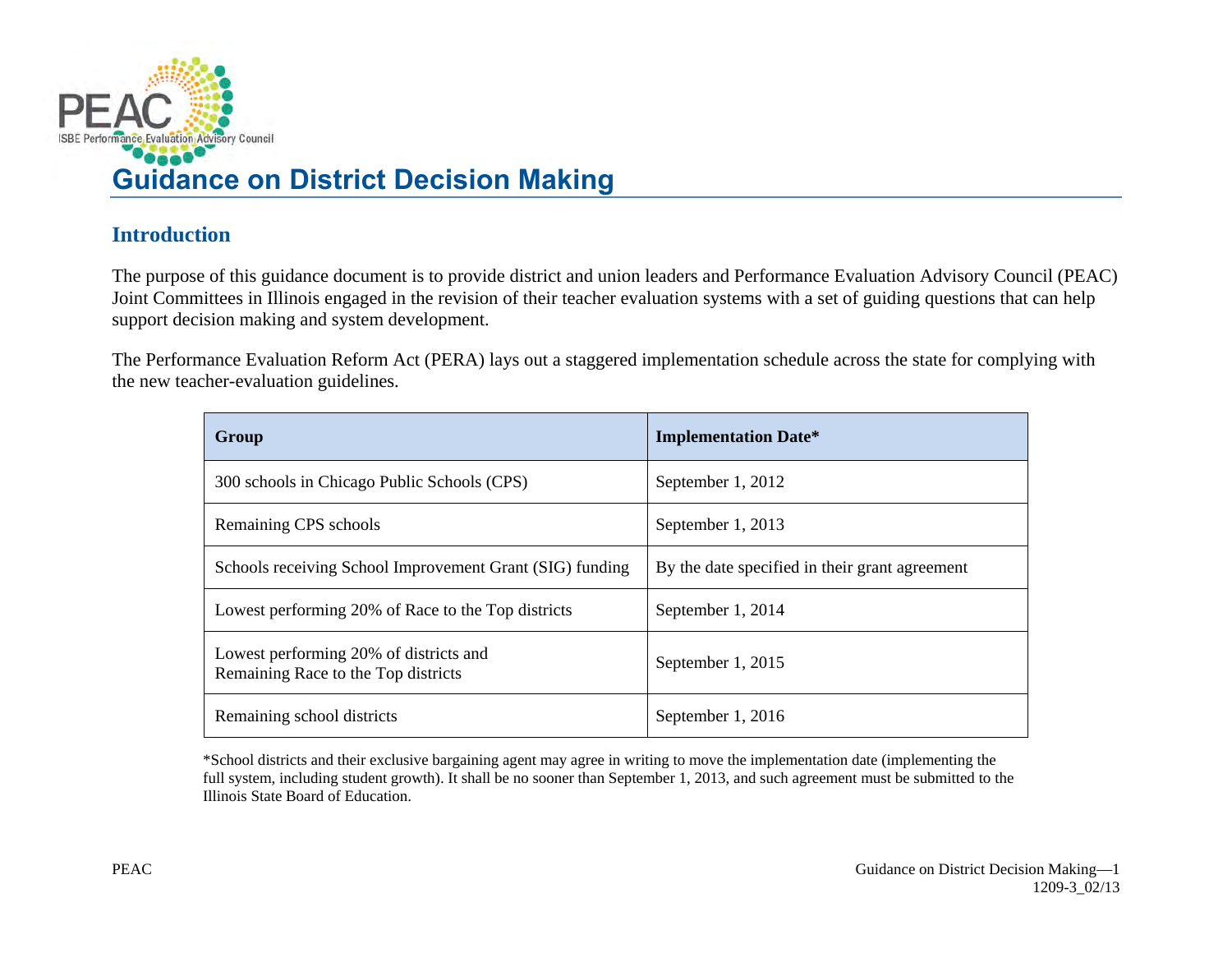#### *Note***: PERA does not require that school districts implement teacher practice components of the performance evaluation plan prior to the implementation date shown above and/or before the student growth portion of the performance evaluation plan will be implemented.**

Because of the importance of comprehensive communication, this guidance document begins with suggestions for communication. With the required changes to teacher evaluation, communication of each decision is critical for increasing stakeholder buy-in and for ensuring successful implementation. The communication strategies can be used at the beginning or end of the process as well as throughout the development of the teacher evaluation system.

After the communication section, this document includes system development questions that focus on three areas: design, student growth, and implementation. District and union leaders and teams can use these questions to lead them to a set of decisions and conclusions about how the new teacher evaluation system will look in the district. For each area, a list of resources is included to help inform district decisions.

# **Communication**

It is essential for districts to communicate decisions related to the new teacher-evaluation system to all stakeholders.

In the midst of a lot of change and reform work, human beings often have two very different but similar reactions, each creating unique challenges for communication in educator evaluation redesign. The first reaction occurs when a person is not actively engaged in a reform effort or program, such as a pilot. The tendency is to ignore most news or information. This is a normal coping mechanism to manage the endless information coming our way. It is difficult for routine news to penetrate this block in a meaningful or lasting manner. When a change is actually implemented, an individual can feel surprised and unprepared. He or she will believe that the change is happening without adequate planning and management.

The second situation occurs when an individual is actively and consistently attending to the information coming his or her way about a particular topic. One result can be a sense of being overwhelmed by information, options, and details―especially if the issue has ambiguous elements or unknowns. This individual may feel powerless to manage and integrate change and may lose sight of the underlying purpose. And between these two different reaction profiles are many variations―all of which complicate the process of planning and delivering communication.

Multiple methods of two-way communication can ensure stakeholder buy-in to the new system and will help ensure successful implementation and long-term sustainability. These communication channels may include e-mails, newsletters, multiple opportunities for face-to-face meetings, websites, telephone hotlines, school-level points of contact for answering questions, and other methods.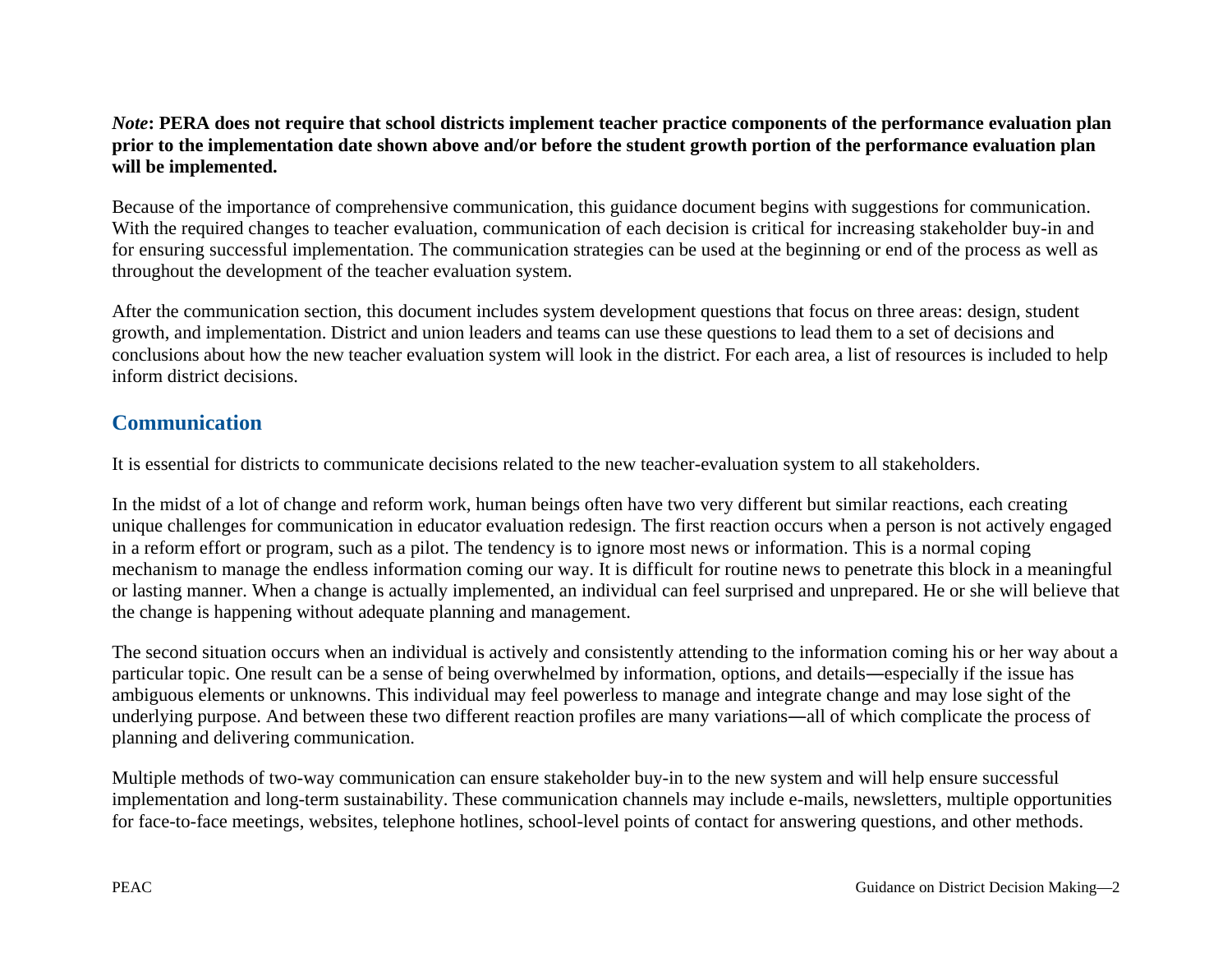The district and union should ensure regular communication with the following stakeholders:

- <span id="page-3-0"></span>• School board members
- District leaders
- Teacher association leaders
- School leaders
- Teachers
- Parents and families
- Community leaders

## **Communication Questions**

The district and teachers union should consider the following communication questions in relationship to the three sets of system development questions (design questions, student growth questions, and implementation questions)<sup>[1](#page-3-0)</sup>:

| <b>Question 1</b>                                                                                                  |                      |
|--------------------------------------------------------------------------------------------------------------------|----------------------|
| Are the district and union providing regular updates to stakeholders about the design and decision-making process? | $\Box$ Yes $\Box$ No |
| Response:                                                                                                          |                      |
|                                                                                                                    |                      |
| <b>Question 2</b>                                                                                                  |                      |
| Are the district and union asking stakeholders for feedback?                                                       | $\Box$ Yes $\Box$ No |
| Response:                                                                                                          |                      |

 $\overline{a}$ 

<sup>&</sup>lt;sup>1</sup> Information summarized from American Institutes for Research. (2010). *Performance management communication guidebook: Communication tool for teacher evaluation*. Washington, DC: Author.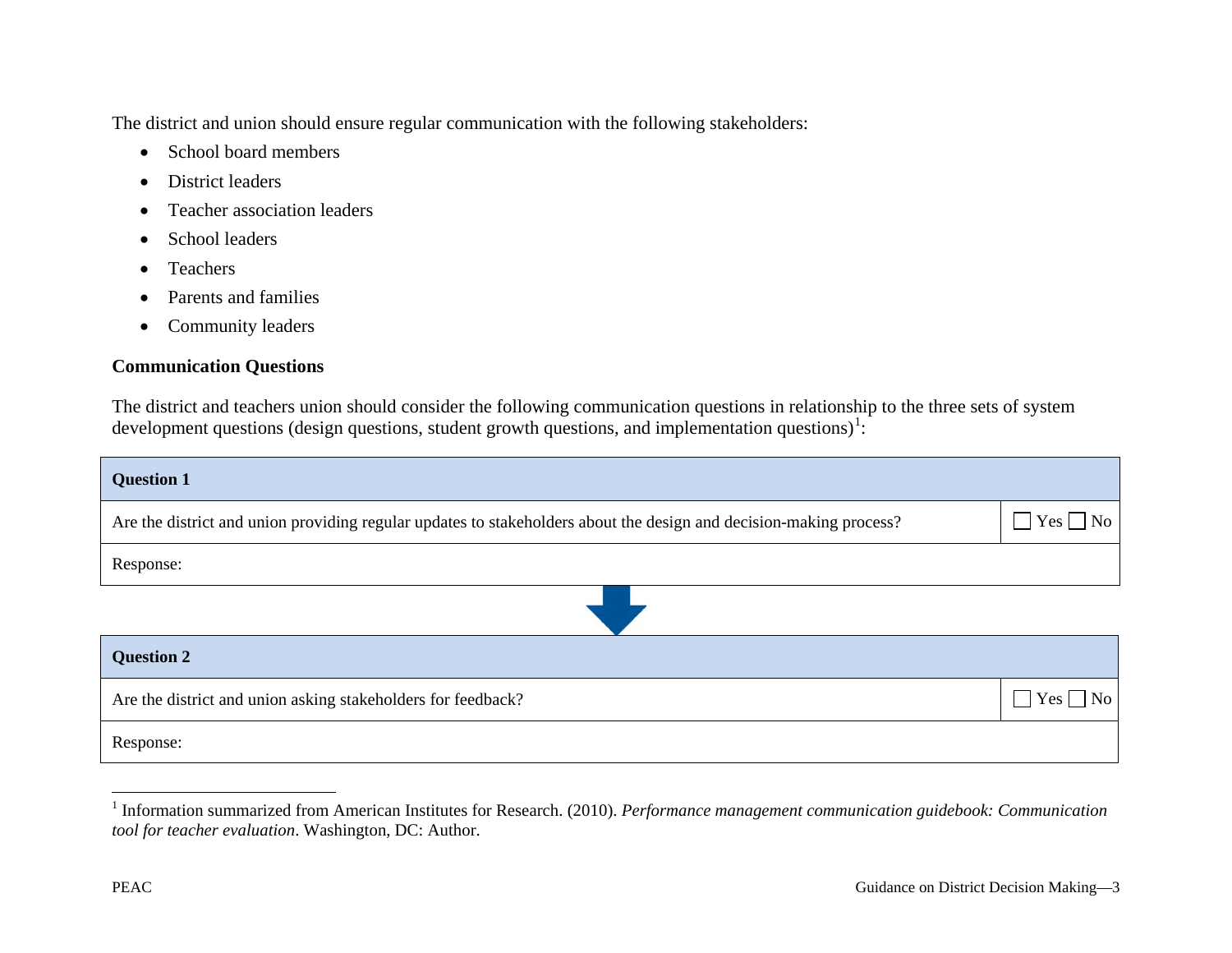| <b>Question 3</b> |  |
|-------------------|--|
|-------------------|--|

Are the district and union providing the updates and feedback opportunities in several ways and through different channels?

|--|--|

Response:



| <b>Question 4</b>                                                                                                                                                                                                                                                         |                    |
|---------------------------------------------------------------------------------------------------------------------------------------------------------------------------------------------------------------------------------------------------------------------------|--------------------|
| Are the district and union using a representative stakeholder group in the design and decision-making process? Do those<br>committee members or task force members have a specific communication charge to share information regularly with the<br>people they represent? | $Yes \mid \neg No$ |
| Response:                                                                                                                                                                                                                                                                 |                    |

By consciously making decisions about communication, district and union leaders can prevent the spreading of misinformation and can ensure that stakeholders throughout the district are on the same page.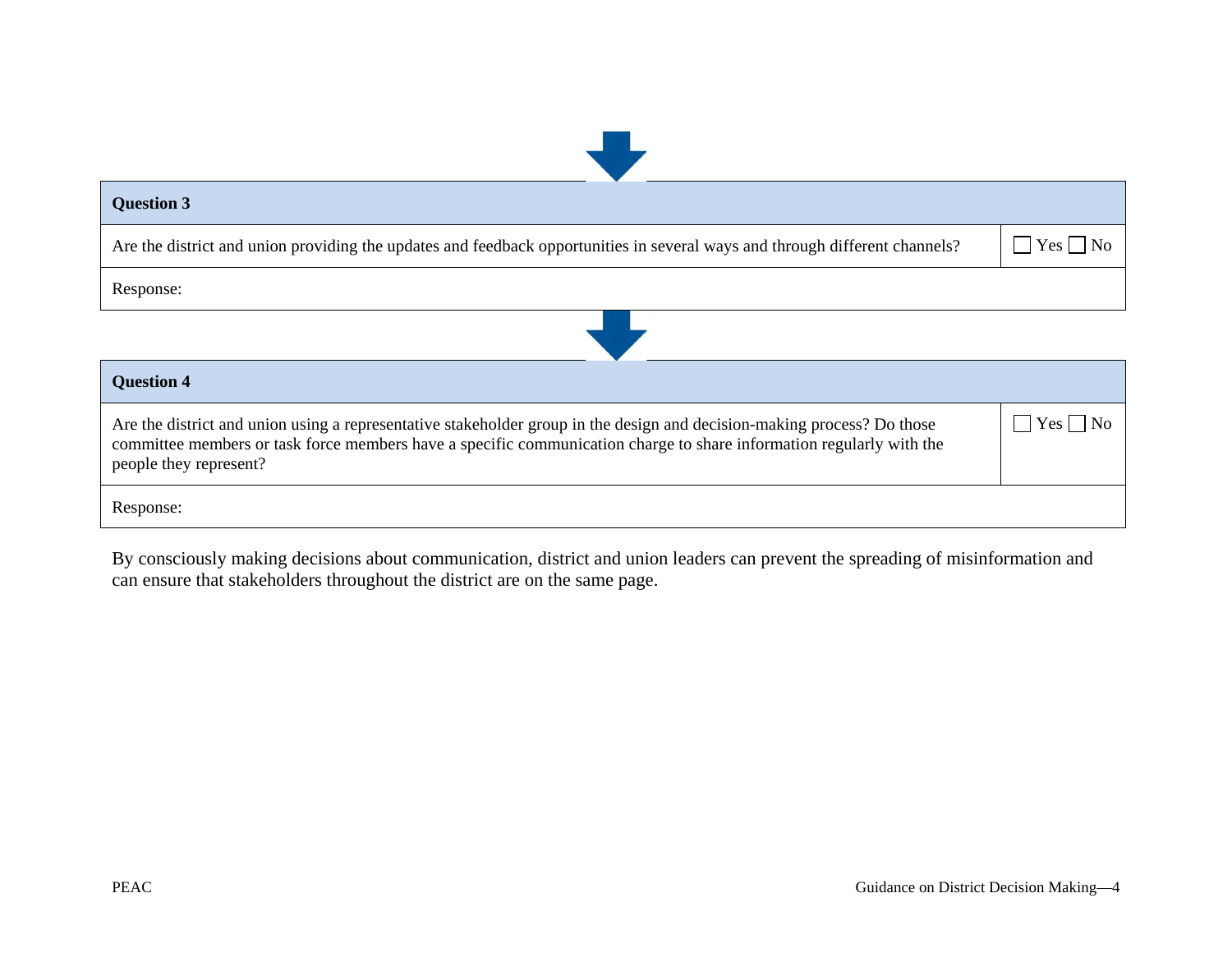# **System Development**

There are three sets of system development questions, which are related to design, student growth, and implementation. District and union leaders can use these questions to lead them to a set of decisions and conclusions related to the design of their teacher evaluation system.

#### **Design Questions**

This set of questions discusses the overall design of the teacher evaluation system.

| <b>Question 5</b>                                                                                                                     |                               |
|---------------------------------------------------------------------------------------------------------------------------------------|-------------------------------|
| Have the district and union identified the goals and purposes of the evaluation system?                                               | $\Box$ Yes $\Box$ No          |
| Response:                                                                                                                             |                               |
|                                                                                                                                       |                               |
| <b>Question 6</b>                                                                                                                     |                               |
| Have the district and union identified a framework that will serve as a basis for the teacher evaluation system?                      | $Yes \tNo$<br>$\mathbf{I}$    |
| Response:                                                                                                                             |                               |
|                                                                                                                                       |                               |
| <b>Question 7</b>                                                                                                                     |                               |
| Have the district and union identified measures that will be used in teacher evaluation other than observation and student<br>growth? | $Yes \Box No$<br>$\mathbf{I}$ |
| Response:                                                                                                                             |                               |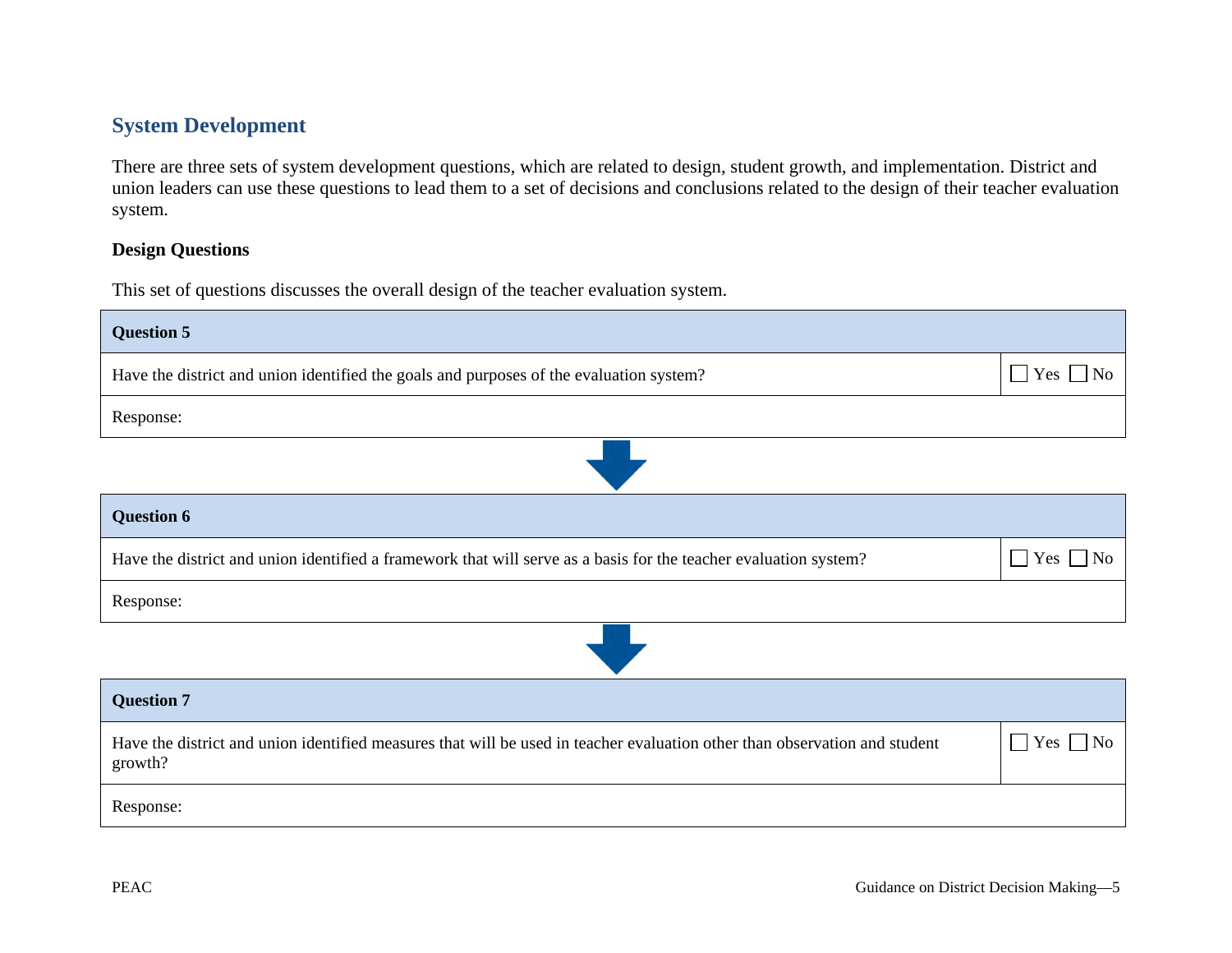| <b>Question 8</b>                                                                                                                 |                        |
|-----------------------------------------------------------------------------------------------------------------------------------|------------------------|
| Have the district and union specified guidelines for each measure (including a detailed process and district-specific timelines)? | $\Box$ Yes $\Box$ No   |
| Response:                                                                                                                         |                        |
|                                                                                                                                   |                        |
| <b>Question 9</b>                                                                                                                 |                        |
| Have the district and union specified how each measure will be combined to come to a summative rating?                            | $\vert$ Yes $\vert$ No |
| Response:                                                                                                                         |                        |

#### **Resources**

The following resources can be used when coming to decisions related to system design:

- *A Practical Guide to Designing Comprehensive Teacher Evaluation Systems: A Tool to Assist in the Development of Teacher Evaluation Systems*:<http://www.tqsource.org/publications/practicalGuideEvalSystems.pdf>
- *A Practical Guide to Evaluating Teacher Effectiveness*:<http://www.tqsource.org/publications/practicalGuide.pdf>
- *Everyone at the Table: Engaging Teachers in Evaluation Reform*: <http://www.everyoneatthetable.org/index.php>
- Case studies of teacher evaluation systems in action:<http://resource.tqsource.org/evalmodel/>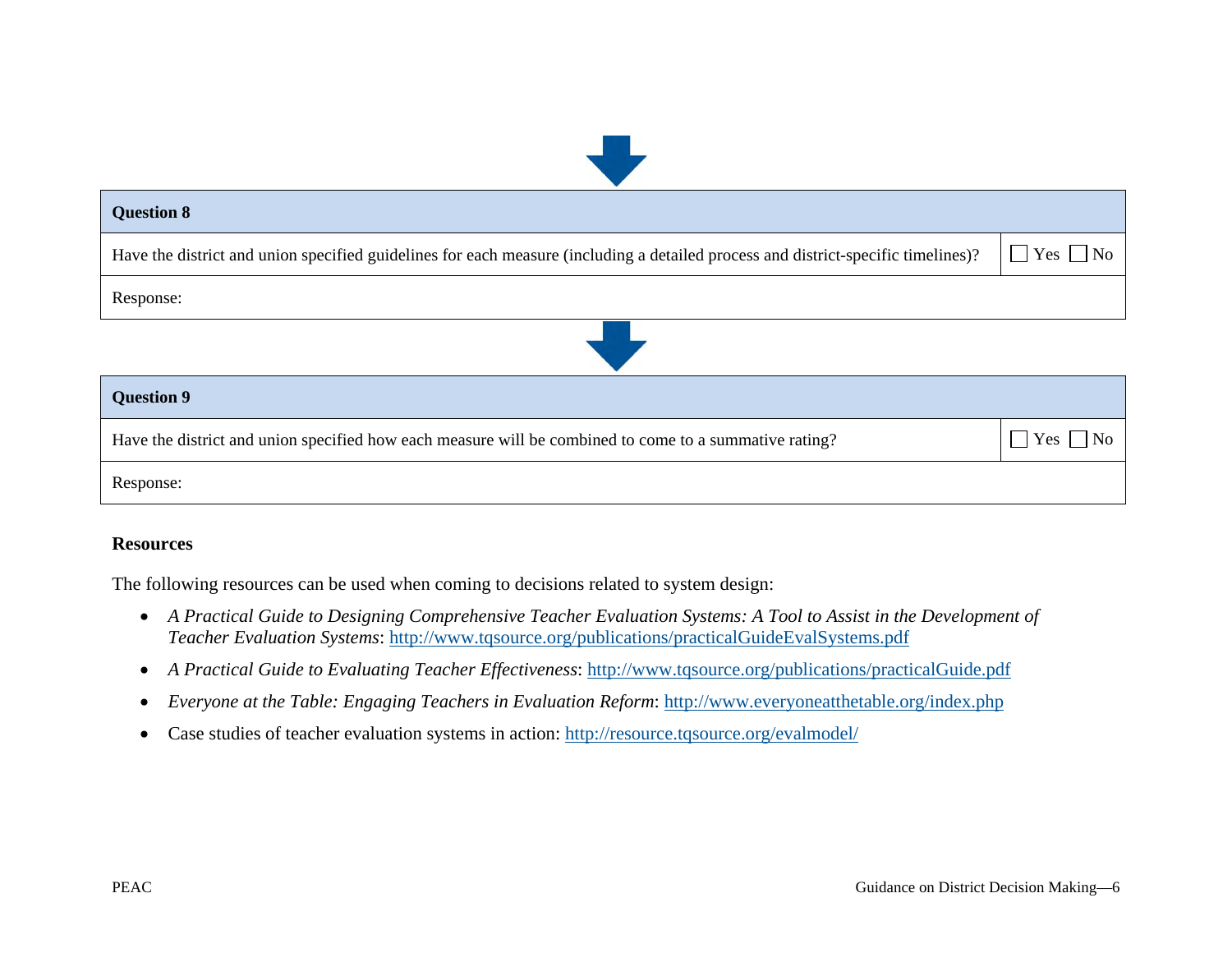## **Student Growth Questions**

This set of questions focuses on the student growth component of the new teacher-evaluation system.

| <b>Question 10</b>                                                                                                                                                                          |                                           |
|---------------------------------------------------------------------------------------------------------------------------------------------------------------------------------------------|-------------------------------------------|
| Have the district and union identified which Type I assessments are available or being developed in the district and which<br>Type I assessments will be used for different teacher groups? | $\blacksquare$ Yes $\blacksquare$<br>  No |
| Response:                                                                                                                                                                                   |                                           |
|                                                                                                                                                                                             |                                           |
| <b>Question 11</b>                                                                                                                                                                          |                                           |
| Have the district and union identified which Type II assessments are available in the district and which Type II assessments will<br>be used for different teacher groups?                  | $\Box$ Yes $\Box$ No                      |
| Response:                                                                                                                                                                                   |                                           |
|                                                                                                                                                                                             |                                           |
| <b>Question 12</b>                                                                                                                                                                          |                                           |
| Have the district and union identified which teacher groups will use Type III assessments for both of their student growth<br>assessments?                                                  | $\Box$ Yes $\Box$<br>No                   |
| Response:                                                                                                                                                                                   |                                           |
|                                                                                                                                                                                             |                                           |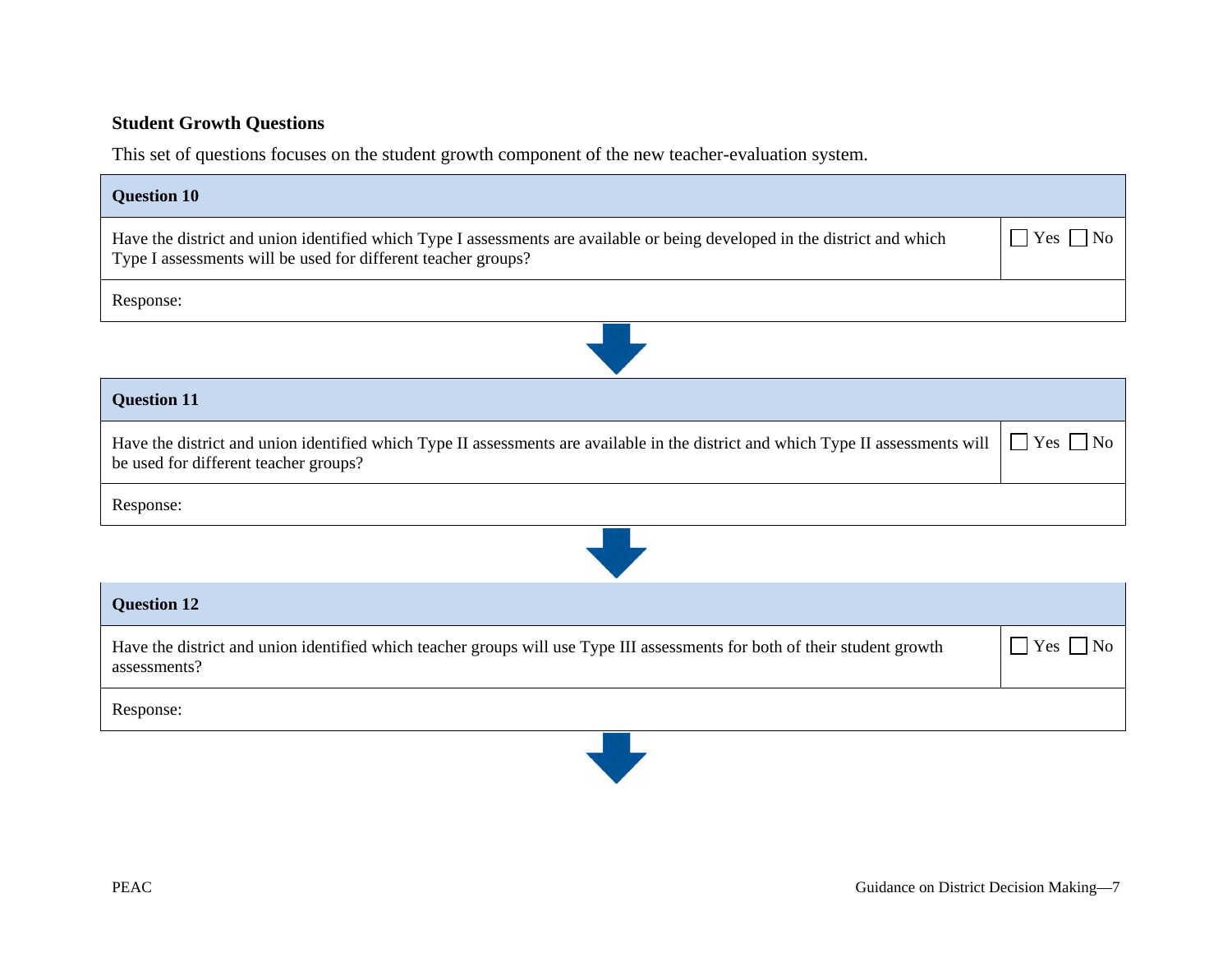#### **Question 13**

Have the district and union identified a process for using the types of assessment that are appropriate for their categories of teachers as part of evaluation?

 $\Box$  Yes  $\Box$  No

Response:



#### **Resources**

The following resources can be used when coming to decisions related to student growth:

- *Key Considerations When Measuring Teacher Effectiveness: A Framework for Validating Teachers' Professional Practices*: http://www.aacompcenter.org/cs/aacc/download/rs/26517/aacc\_2011\_tq-report.pdf?x-r=pcfile\_d
- *Approaches and Considerations for Incorporating Student Performance Results From "Nontested" Grades and Subjects Into Educator Effectiveness Determinations*: [http://www.nciea.org/publications/Considerations%20for%20non](http://www.nciea.org/publications/Considerations%20for%20non-tested%20grades_SMKB2011.pdf)[tested%20grades\\_SMKB2011.pdf](http://www.nciea.org/publications/Considerations%20for%20non-tested%20grades_SMKB2011.pdf)
- *Challenges in Evaluating Special Education Teachers and English Language Learner Specialists*: <http://www.tqsource.org/publications/July2010Brief.pdf>
- *Measuring Teachers' Contributions to Student Learning Growth for Nontested Grades and Subjects*: <http://www.tqsource.org/publications/MeasuringTeachersContributions.pdf>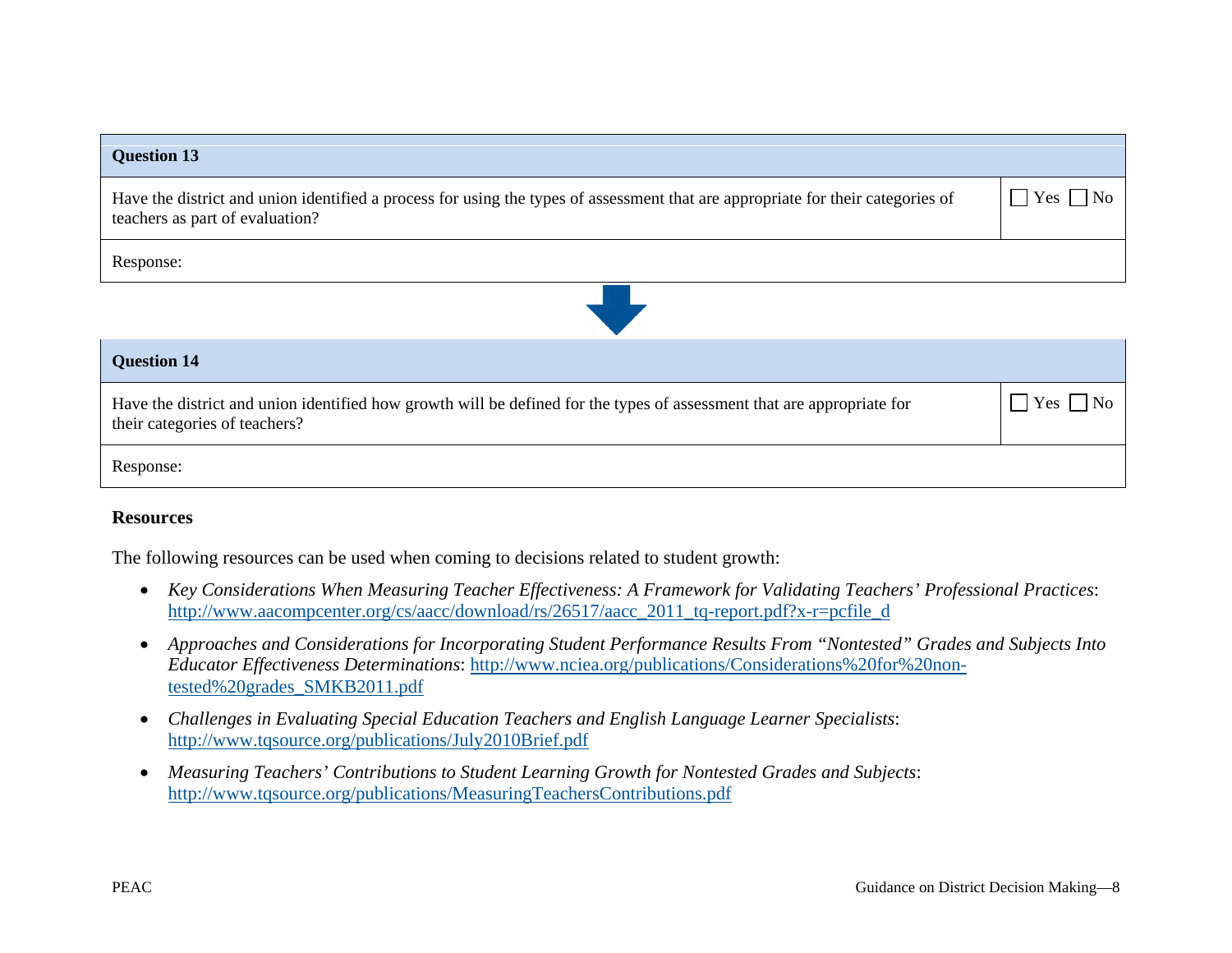### **Implementation Questions**

This set of questions focuses on the implementation of a revised teacher evaluation system.

| <b>Question 15</b>                                                                                                                      |                      |
|-----------------------------------------------------------------------------------------------------------------------------------------|----------------------|
| Have the district and union come to an understanding about how these decisions will be related to the collective bargaining<br>process? | $\Box$ Yes $\Box$ No |
| Response:                                                                                                                               |                      |
|                                                                                                                                         |                      |
| <b>Question 16</b>                                                                                                                      |                      |
| Have the district and union communicated details about the new teacher evaluation system with teachers and evaluators?                  | $\Box$ Yes $\Box$ No |
| Response:                                                                                                                               |                      |
|                                                                                                                                         |                      |
| <b>Question 17</b>                                                                                                                      |                      |
| Have the district and union created a training plan for teachers and evaluators?                                                        | $\Box$ Yes $\Box$ No |
| Response:                                                                                                                               |                      |
|                                                                                                                                         |                      |

**The Contract of Street**